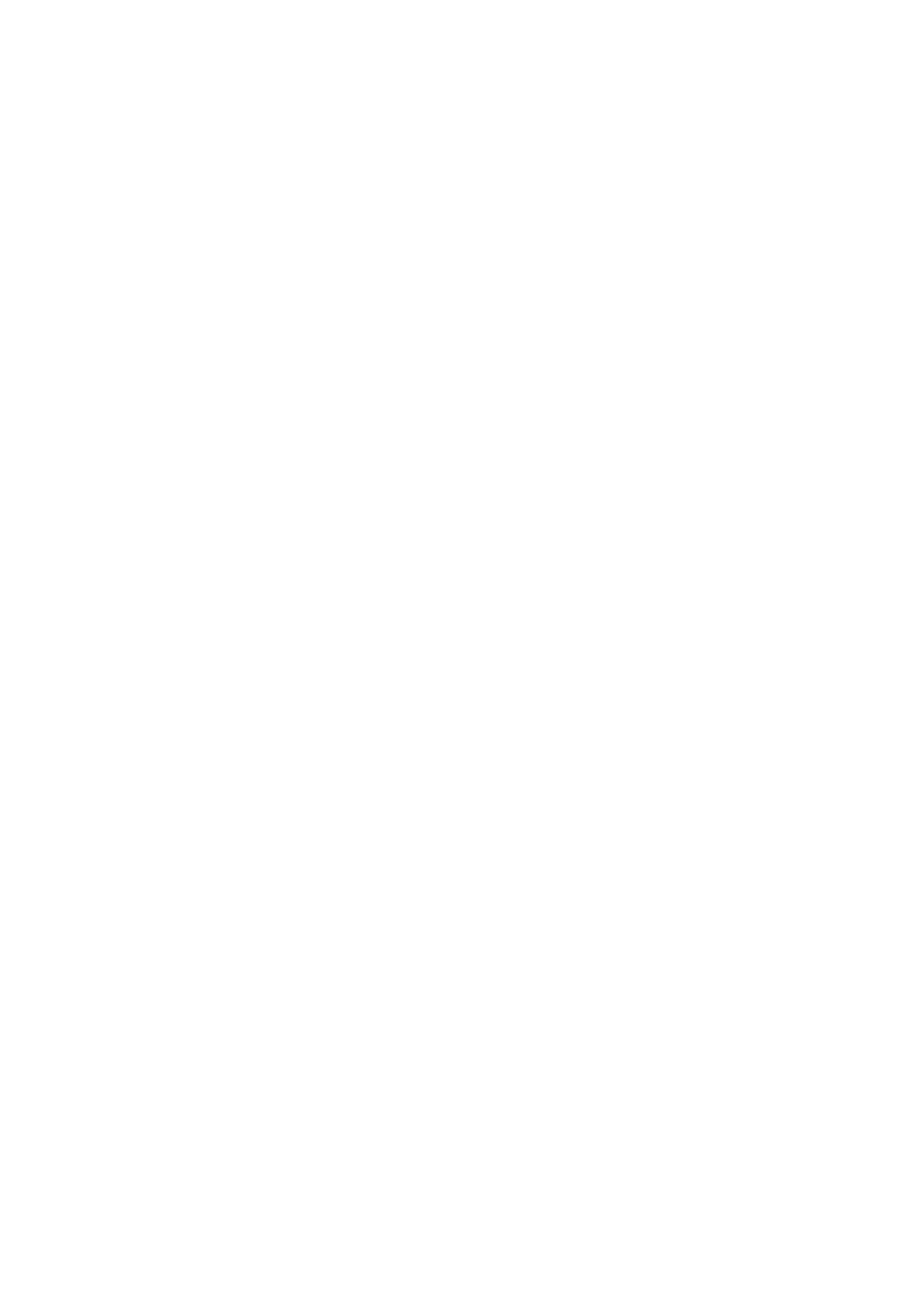#### **CONTENTS**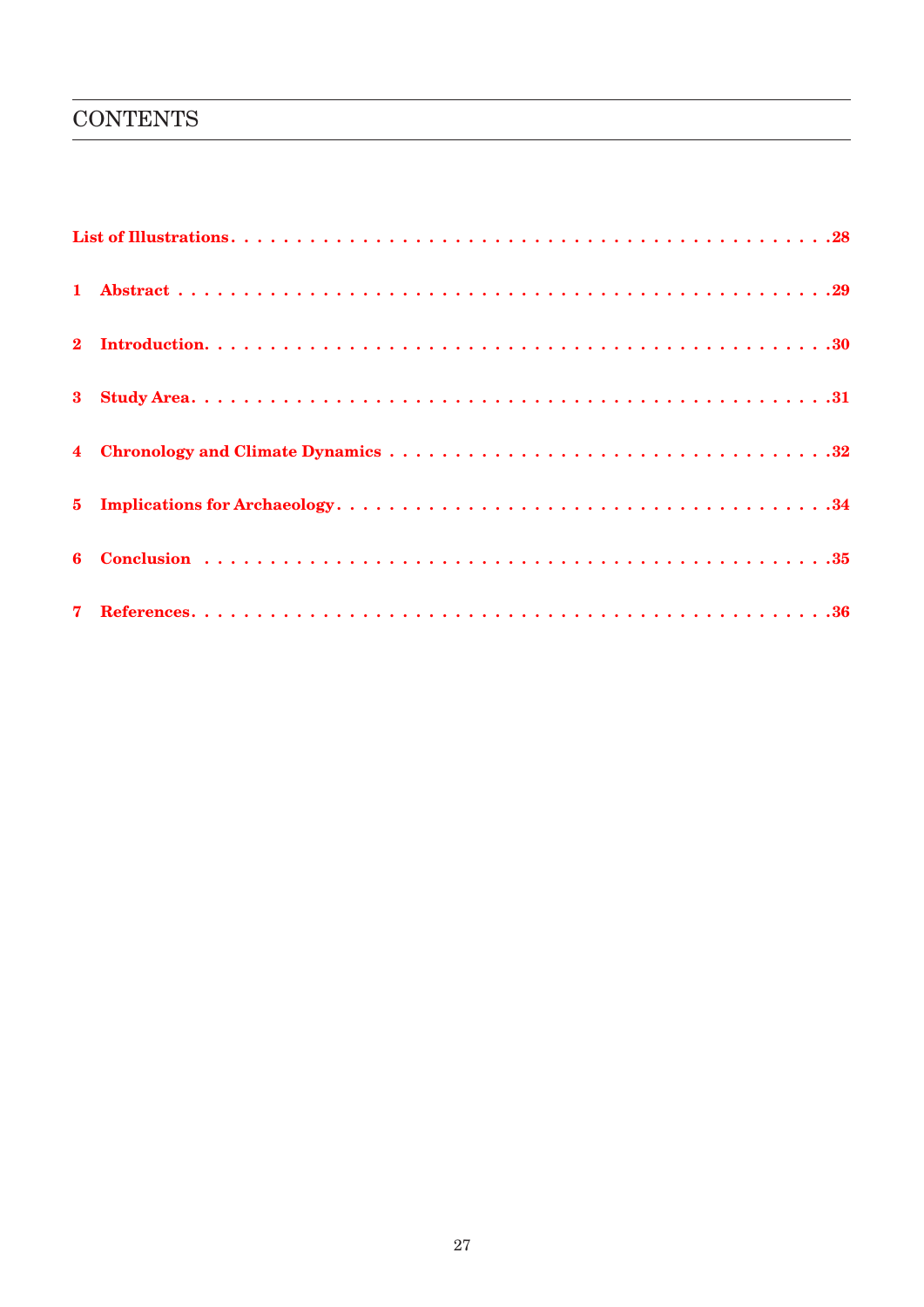## List of Illustrations

| $1 \quad$ |                                                                                       |  |
|-----------|---------------------------------------------------------------------------------------|--|
| $2^{-}$   | Concentrations of Na+ (ppb) at GISP2 drill site, central Greenland, AD 987-1987;      |  |
|           | and 2-sigma calibrated radiocarbon dates showing the start of windstorm sedimentation |  |
|           |                                                                                       |  |
| 3         | Graph showing the number of weeks with ice around Iceland, for 20-year intervals      |  |
|           |                                                                                       |  |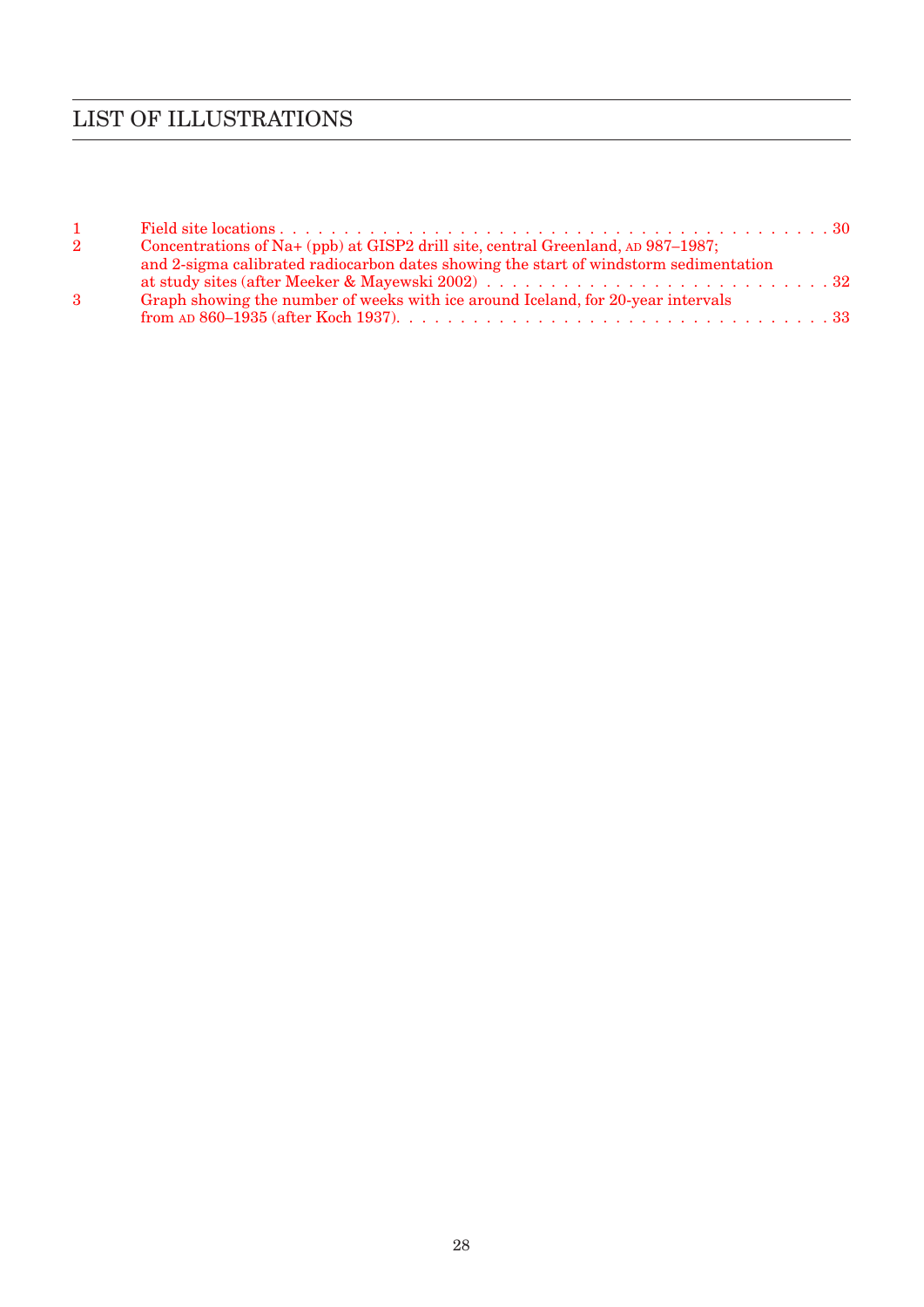## 1 ABSTRACT

Lithostratigraphical and biostratigraphical investigation of marshes adjacent to coastal dune sequences in the Scottish Outer Hebrides show inland-tapering sand units enclosed within organic sediments. The sand sheets are considered to have been deposited by past windstorm activity, while radiometric dating appears to indicate deposition during the last 2000 years except for the well-known period of Medieval warmth that is here considered to have occurred between  $c$  an  $600$  and  $1400$ . It is argued that the episodes of sand-blow indicated by the deposits may reflect periods of increased cyclogenesis in the North Atlantic associated with increased sea-ice cover, an increase in the thermal gradient associated with the polar atmospheric and oceanic fronts as well as colder air temperatures. It is also noted that the diminished North Atlantic winter storminess during Medieval times was broadly coincident with the expansion of Viking culture.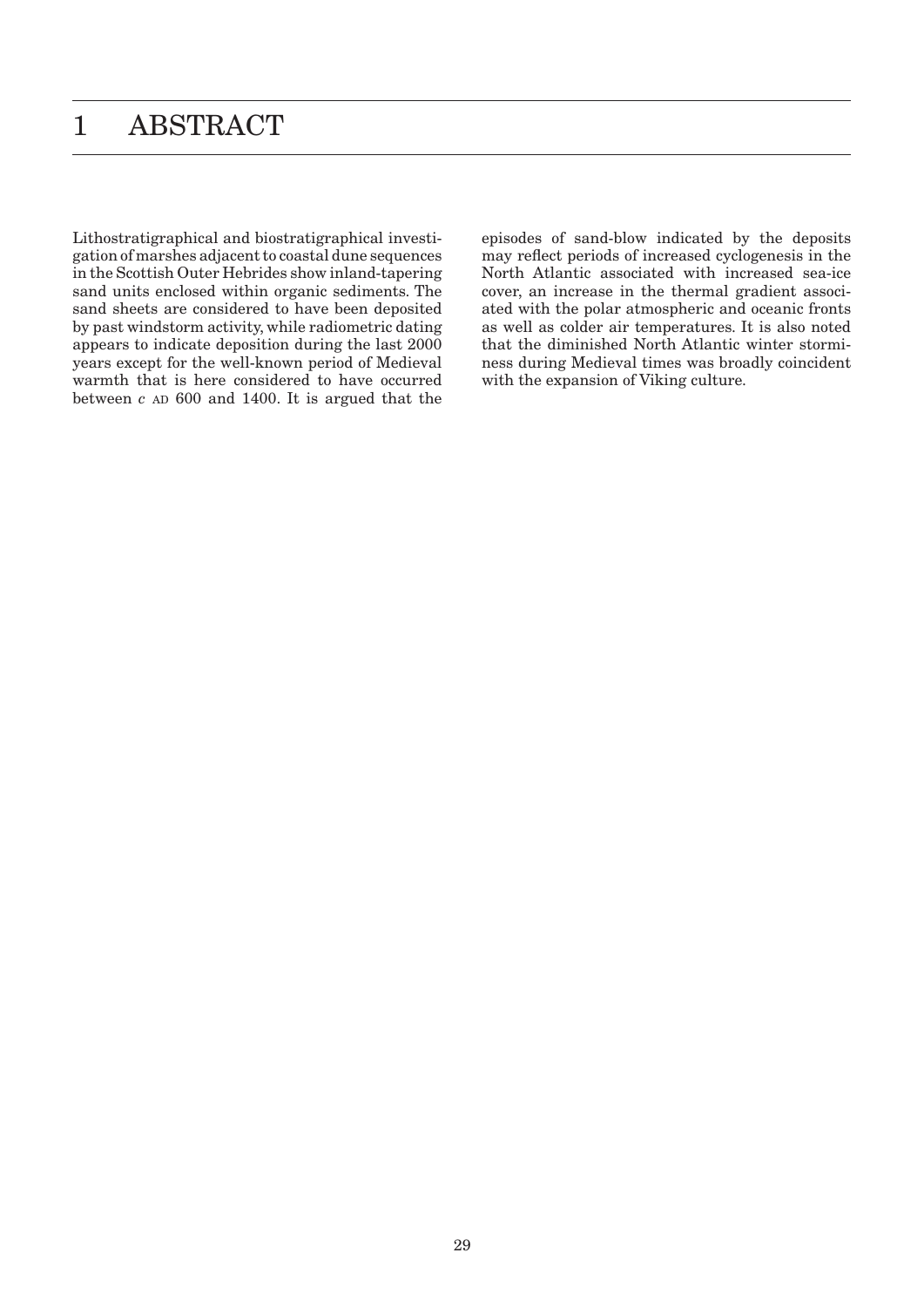In recent years reconstructions of Late Holocene climate variability of the North Atlantic region have been enhanced considerably as a result of Greenland ice core research. In particular, our knowledge of changes in North Atlantic storminess has been transformed as a result of the published chronology of Na+ (sea salt) concentration changes from the GISP2 drill site (Meeker & Mayewski 2002). Annual changes in sea-salt concentration at GISP2 calculated for the last 1,400 years have been interpreted as a regional signal of North Atlantic winter storminess change. The sea-salt concentration time series is resolved to an annual scale and thus provides a high-precision long-term record of storminess change that can be compared with other records of change (e.g. meteorological time-series).

In this paper, we explore in more detail the results of Dawson et al (2004) that described Late Holocene coastal windstorm deposits from the Scottish Outer Hebrides. Radiocarbon dating of peat deposits enclosing the sand units were used to construct a local chronology of Late Holocene windstorm events that were, in turn, used to test the Meeker and Mayewski (2002) hypothesis that an increase in winter storminess took place after  $c$  and  $1400-20$ during the so-called Little Ice Age (LIA), this having been preceded by a period of negligible storm activity during the Medieval Warm Period (MWP).



*Illus 1 Field site locations, Scottish Outer Hebrides*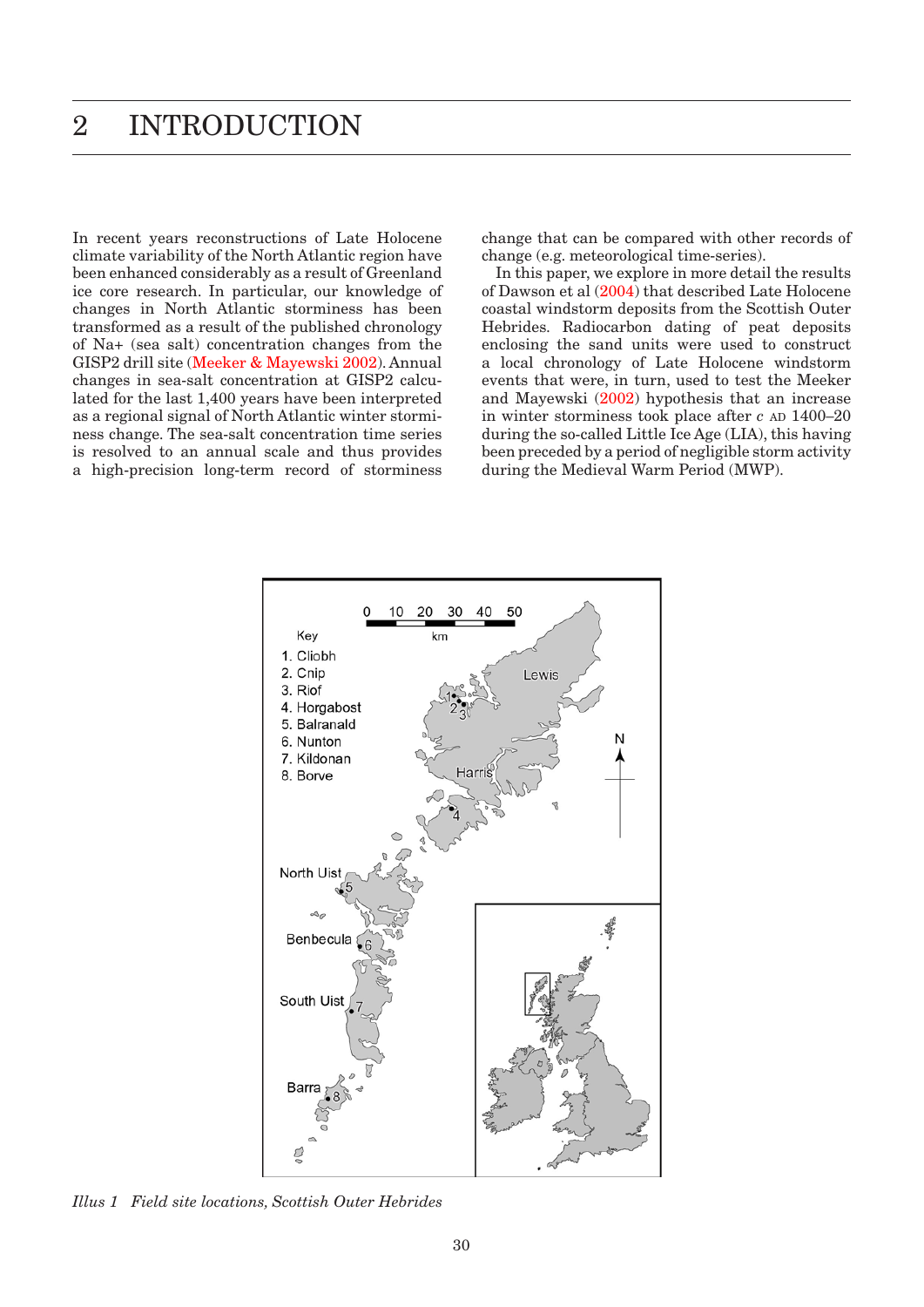The Outer Hebrides island chain (illus 1) extends from broadly north to south across a latitudinal range of 56ºN–58ºN, thus occupying an area presently influenced by the North Atlantic storm track. The islands are characterised by Lewisian gneiss bedrock that rises to heights locally in excess of 500m, but along the Atlantic margin the bedrock is characterised by sub-horizontal rock surfaces located a few metres above sea level. These are mantled by largely stabilised dune systems consisting of coastal dunes to seaward and a gently sloping surface to landward, where the system ends within peat areas, rocky outcrops and many small lochs. The sand-dominated landscape is locally known as machair, a Gaelic word that describes a low-lying, grass-dominated coastal plain composed of calcareous sand, with a calcium carbonate content up to *c* 80% (Ritchie & Whittington 1994). Notwithstanding the apparent uniformity of the machair surface, the occurrence of organic horizons within dune sediment exposures implies a complex evolutionary history.

Studies of sediment exposures and of foreshore peat deposits have been undertaken by several researchers, including Ritchie (1979, 1985), Ritchie and Whittington (1994) and Gilbertson et al (1996; 1999) that, in turn, have led to the development of a model of machair evolution. The model is based

on the concept that during the Holocene rise in sea level, glacially-derived sands from offshore were mobilised and mixed with comminuted shell debris. This material was reworked into coastal ridges and moved onshore over pre-existing lacustrine and organic deposits (Ritchie 1985).

The complex nature of machair evolution was demonstrated by research undertaken in the Uists by Ritchie and Whittington (1994), who showed that locally variable stratigraphic sequences had resulted from non-synchronous sand-blow (windstorm) events. Ritchie and Whittington (1994) demonstrated that the earliest sands represent 'overlapping landform suites' which, through long-term erosion, outcrop today in the present intertidal zone. They argued that the onset of sand movement was non-synchronous across the Outer Hebrides and had been strongly influenced by local coastal configuration. They maintained that the culmination of the Holocene rise in sea level resulted in a reduction in offshore sediment supply to the coast. Since relative sea level reached its approximation position *c* 2000 years ago, it was argued that coastal sediment transport during recent millennia has been principally associated with a recycling of pre-existing coastal sediments and a possible degradation of pre-existing coastal dunes and machair.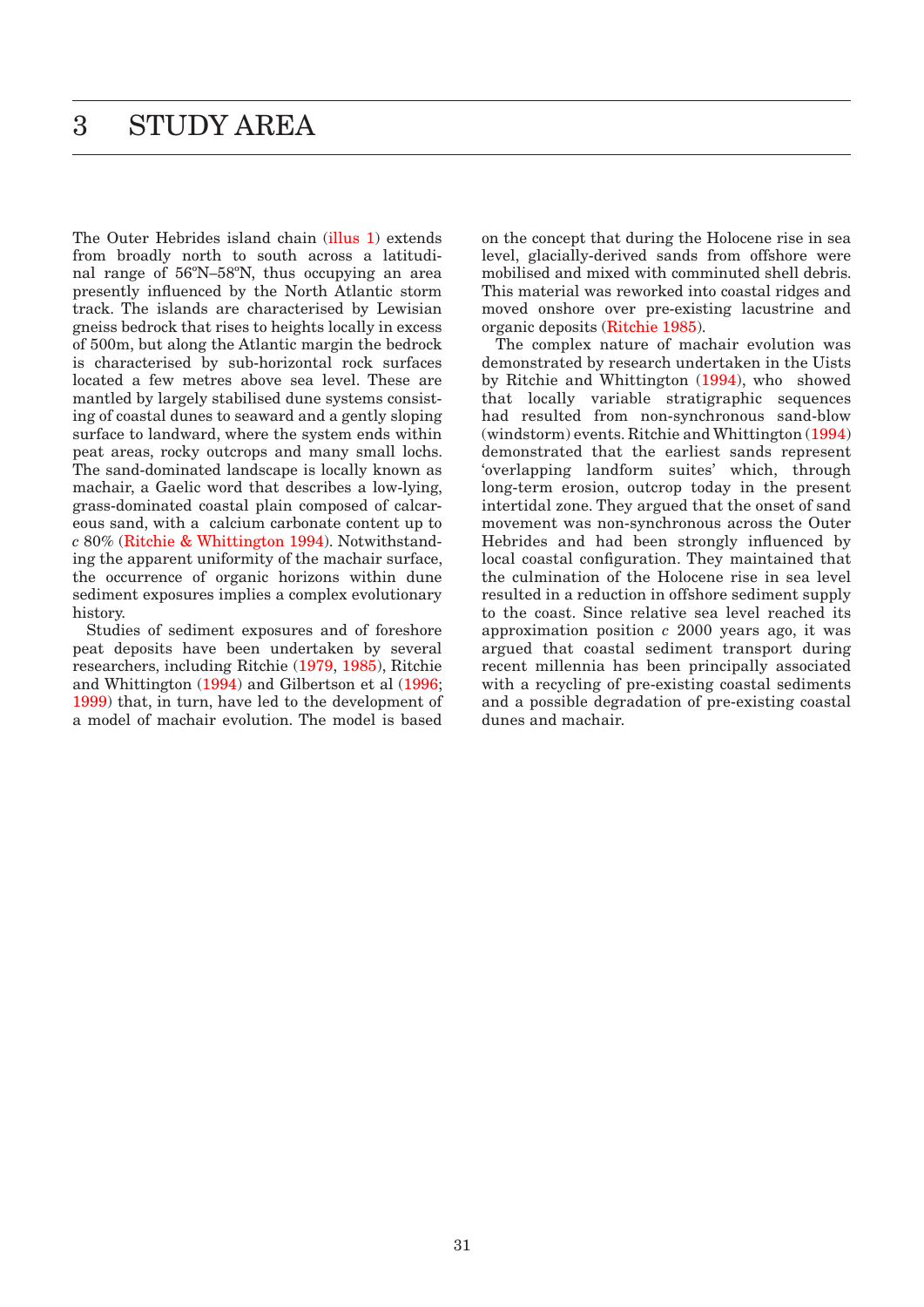Dawson et al  $(2004)$  described dated storm events for seven sites across the Outer Hebrides that exhibit distinctive age clustering. Only three of the dated storm horizons exhibit standard errors that place the sediments within parts of the MWP time interval. By contrast, the majority of the uppermost dated horizons appear to have been deposited after *c* ad 1300. The stratigraphical evidence indicates that a sustained period of machair and dune development in which shelly sands encroached inland ended between the end of the MWP and perhaps as recently as 200 years ago.

It is tempting to develop a hypothesis in which the frequency of storm events is related to past episodes of climate change, normally described in terms of former air temperature characteristics, with greater storm frequencies during periods of cold (e.g. the LIA), and periods of reduced storminess during episodes of warmth (e.g. the MWP). Such explanations, however, are fraught with difficulty since the westerly winds associated with severe North Atlantic cyclones (storms) are normally associated with higher than average winter temperatures. Equally, it can be argued that the coldest episodes of the LIA may have been associated with significantly reduced storminess owing to the expansion of the polar anticyclone and a southward movement of the polar atmospheric and oceanic fronts across the North Atlantic (Lamb 1995).

Meeker and Mayewski (2002) provided the most



*Illus 2 Top: concentrations of Na+ (ppb) at GISP2 drill site, central Greenland, ad 987–1987 shown as departures from the long-term average (after Meeker & Mayewski 2002). Bottom: 2-sigma calibrated radiocarbon dates showing the start of windstorm sedimentation at study sites (see also illus 1).*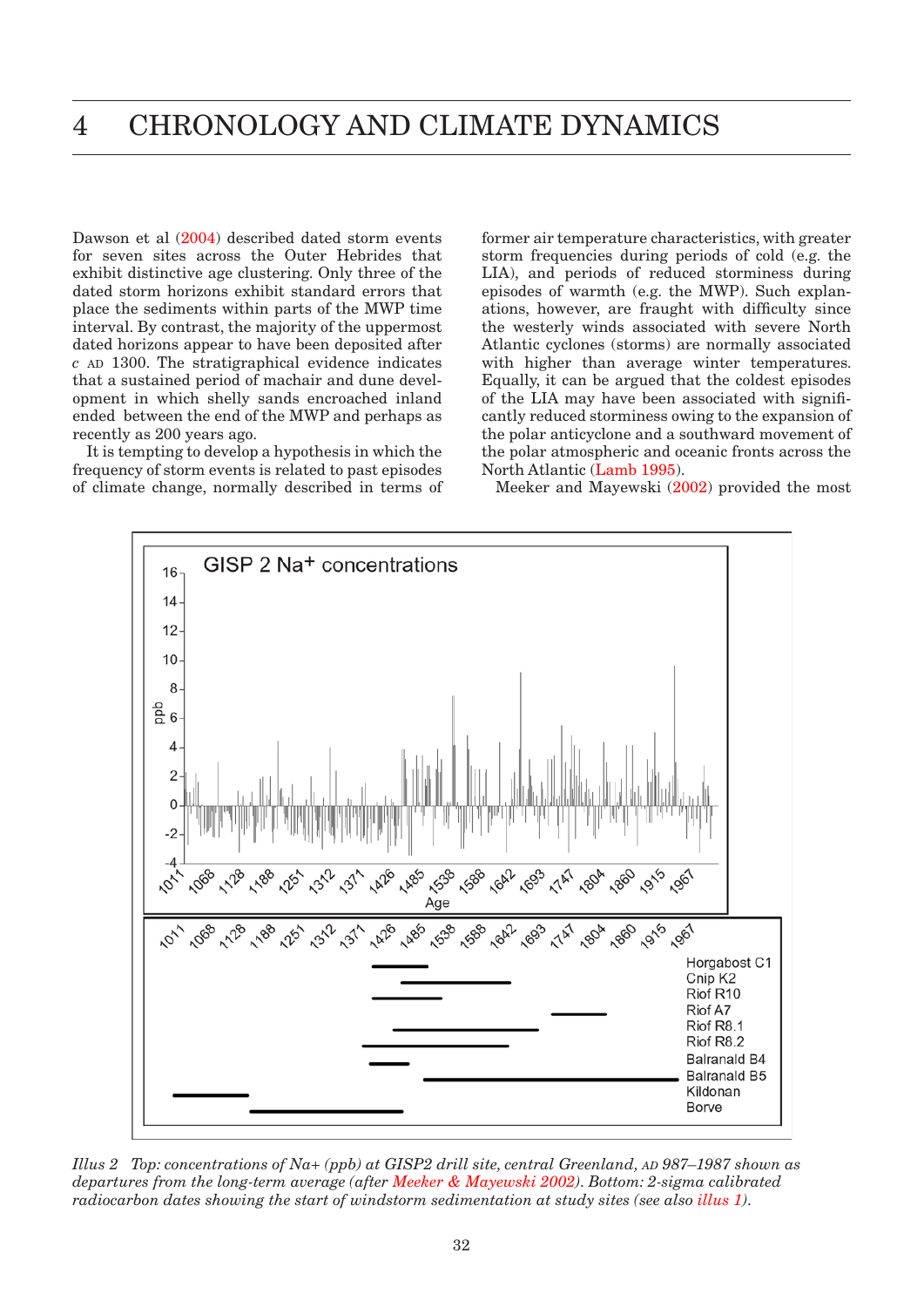

*Illus 3* Graph showing the number of weeks with ice around Iceland, for 20-year intervals from AD 860–1935 *(based on Koch 1937).*

comprehensive record of North Atlantic storminess for the last *c* 1,400 years based on measurements of sea-salt (Na+) concentrations in the GISP2 Greenland ice core (illus 2). Their measurements show that reduced storminess was a feature of the MWP that lasted between *c* AD 600 and 1400. They detected a marked increase in storminess frequency (increased Na+ concentration) that commenced at this time and observed that this 'state' of increased storminess has lasted until the present.

These observations should also be considered within the context of the classic research of Lamb (1979), who argued that the cold conditions of the LIA were associated with an increased meridional (north–south) thermal gradient across the North Atlantic that, in turn, led both to a southward displacement of the North Atlantic storm track (the polar atmospheric front) and of polar waters (the southern limit of the polar oceanographic front). Considered together, the results of Lamb (1979) and Meeker and Mayewski (2002) point to an increase in winter storminess across the British Isles after  $c$  and  $1400-20$  and preceded by diminished winter storminess during the MWP. It is argued here that such increases in the thermal gradient in the North Atlantic atmosphere provide a simple explanation for the greater frequency of windstorm sediment deposition and machair formation post- $AD$  1400 (and possibly also for the time interval studied here prior to the MWP).

 The dated sand units are plotted on the same timescale to illustrate the clustering of the dates during the LIA time period. This pattern of storminess increase also coincides with an increase in Icelandic sea ice cover that commenced during the late 13th century (Koch 1937) (illus 3).

Stratigraphical studies from sites along the Atlantic margin of Scotland and Ireland, as well as from the North Sea region, provide support for the chronology of sand mobilisation described here. Gilbertson et al (1999) also describe late Holocene phases of sand movement in the Outer Hebrides *c* 200–600 years ago (*c* ad 1400–1800), *c* 1,300–1,700 years ago  $(c \text{ AD } 300-700)$  and  $c \text{ 3,300-3,800}$  years ago (*c* 1800–1300bc) based on luminescence dating of calcareous machair sands. Orford et al (2000) concluded that the majority of coastal dune systems in eastern England were produced during the LIA. Similarly, Delaney & Devoy (1995) noted that in western Ireland remobilisation of sand across back barrier lagoonal sites took place over the last *c* 400 years.

It could be argued that some of the dated windstorm events in the Outer Hebrides may be related to anthropogenic activity related to overpopulation, animal grazing pressures and the harvesting of marram grass for domestic purposes during the 18th and 19th centuries (cf Angus 1994, 1997). Although such processes were undoubtedly important in machair destabilisation and aeolian sediment transport, we maintain here that the increase in North Atlantic storminess that commenced at  $c$  an  $1400-20$  and has continued until the present was the key factor accounting for the ages of the windstorm deposits described from the sites examined within this paper.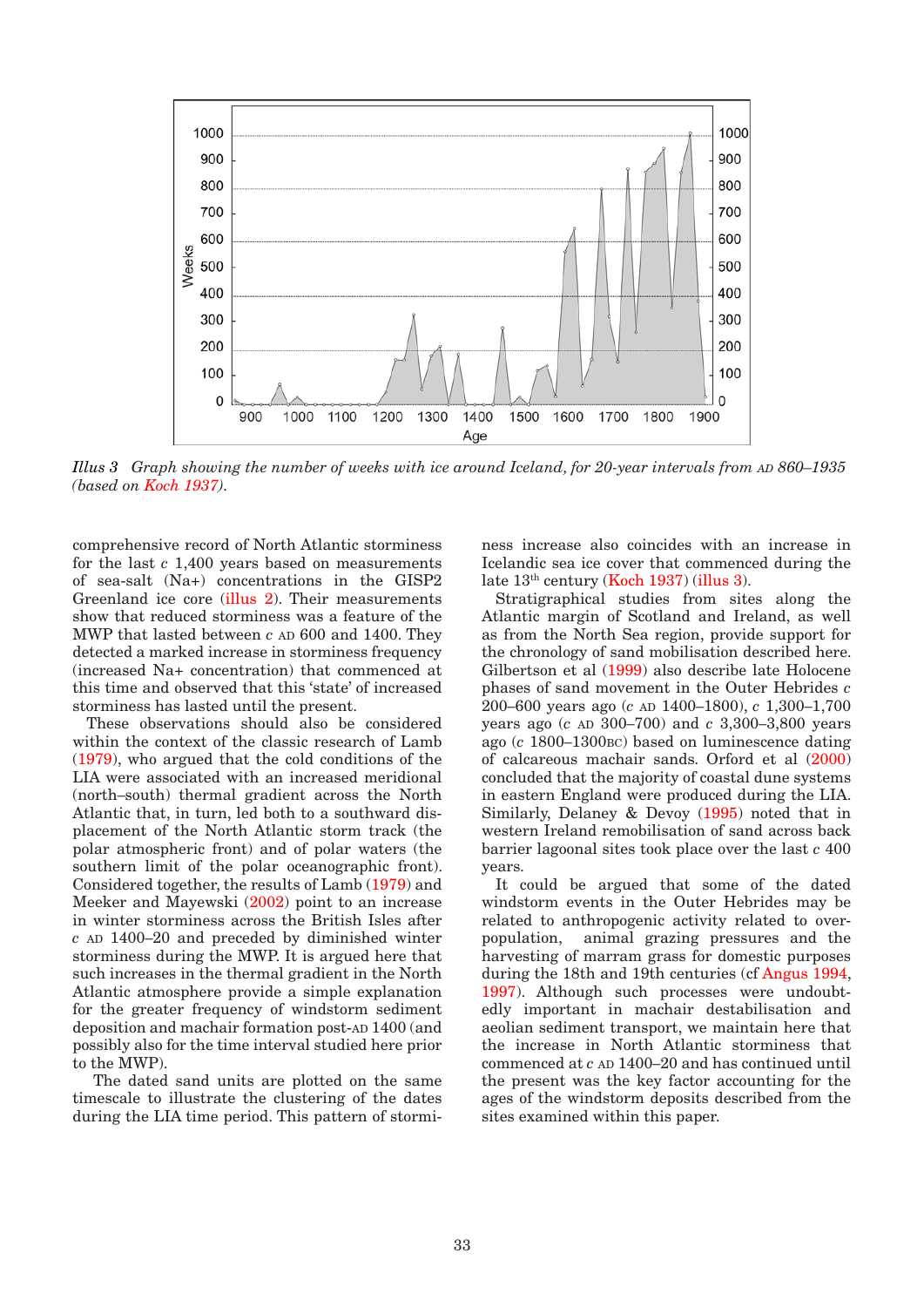A key implication for archaeological research is that North Atlantic winter climate may have changed dramatically between the MWP and LIA. For example, during the MWP a diminished thermal gradient in the North Atlantic may have resulted in a substantial decrease in cyclogenesis that most probably also coincided with a marked decrease in sea ice extent and a significant decrease in winter rainfall. By contrast, a marked increase in winter storminess coupled with an increase in rainfall took place during the LIA. Considered together, these factors imply that it is misleading simply to consider the principal difference between the MWP and the LIA as a marked change in temperature. The real difference between the two time intervals is a radical difference in the atmospheric circulation of the northern hemisphere. During the time interval between  $c$  an  $600$  and  $1400$ , North Atlantic winters were rarely characterised by extreme storminess and high rainfall, while sea ice cover was never as extensive as it was during parts of the LIA. The ice core data point to the most benign conditions of the MWP as having occurred during the 9th and 10th centuries AD, and it may not be a coincidence that this time interval coincided with

the first European settlements of Greenland and Iceland. Similarly, the disappearance of Viking civilisation in Greenland during the first decades of the 15th century ap coincides not only with a dramatic increase in winter storminess (a phenomenon not witnessed by earlier Viking generations), but also by a dramatic increase in the extent of sea ice that may have greatly hindered navigation. Whatever the ages of specific coastal sediment units at Viking sites in the Outer Isles, the Vikings themselves are likely to have developed styles of land use that were unsuited to the stormy and wet winters that accompanied the onset of the LIA.

In respect of coastal change, it may be useful to envisage many coastal Viking settlements as having been buried as a result of LIA windstorm activity and sand drift. Thus, it may have been the case that many Viking settlements in the Outer Hebrides may have evolved in landscapes where coastal dunes were much rarer features than they are at present. It is recognised, however, that many areas of machair in the Outer Hebrides may already have been in existence prior to the MWP, having owed their origins to windstorm activity during earlier intervals of stormy conditions during the Holocene.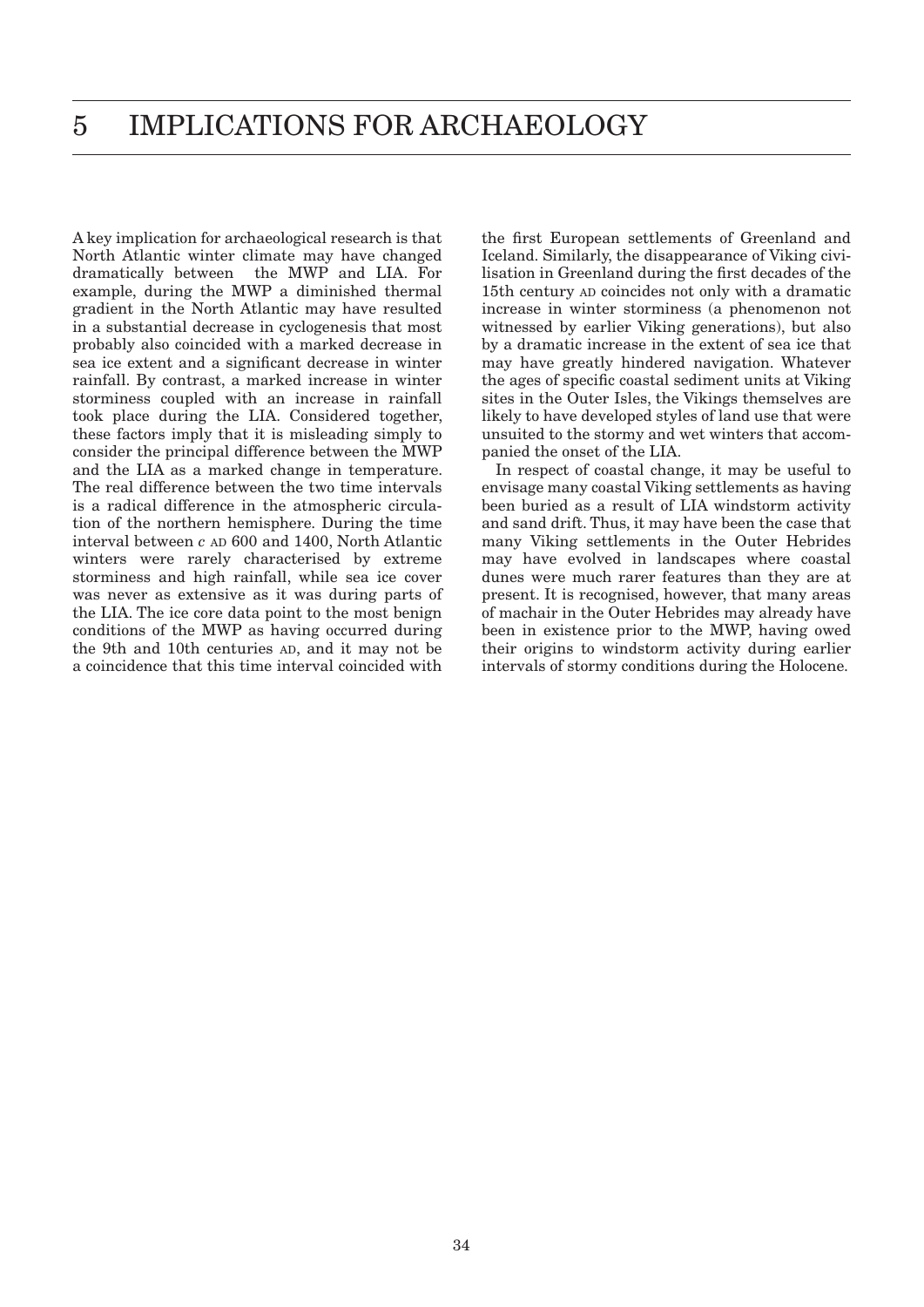This paper has considered the age and origin of sand sediments enclosed within organic deposits at sites within the Scottish Outer Hebrides and has also discussed patterns of North Atlantic climate change for the last *c* 2,000 years. It is suggested that a chronology of past storminess is recorded in the coastal sand dune sequences along the Atlantic coastline of the Outer Hebrides. The morphological and stratigraphical evidence indicates a concentration of windstorm activity during the LIA with a major reduction in sand drift during Medieval times between  $c$   $AD$   $600$  and  $1400$ . The geological data indicate that windstorm deposition may have taken

place during periods of climate deterioration and seaice expansion across the northern North Atlantic, associated with an increased thermal gradient favourable for increased production of winter storms. Dated inferred sand-drift episodes across the Atlantic seaboard of north-west Europe show a broad synchronicity with increased sand mobilisation in eastern England, south-west Ireland and the Outer Hebrides, implying a regional response to a change in northern hemisphere atmospheric circulation (Lamb 1995; Gilbertson et al 1999; Wintle et al 1998; Wilson et al 2001).